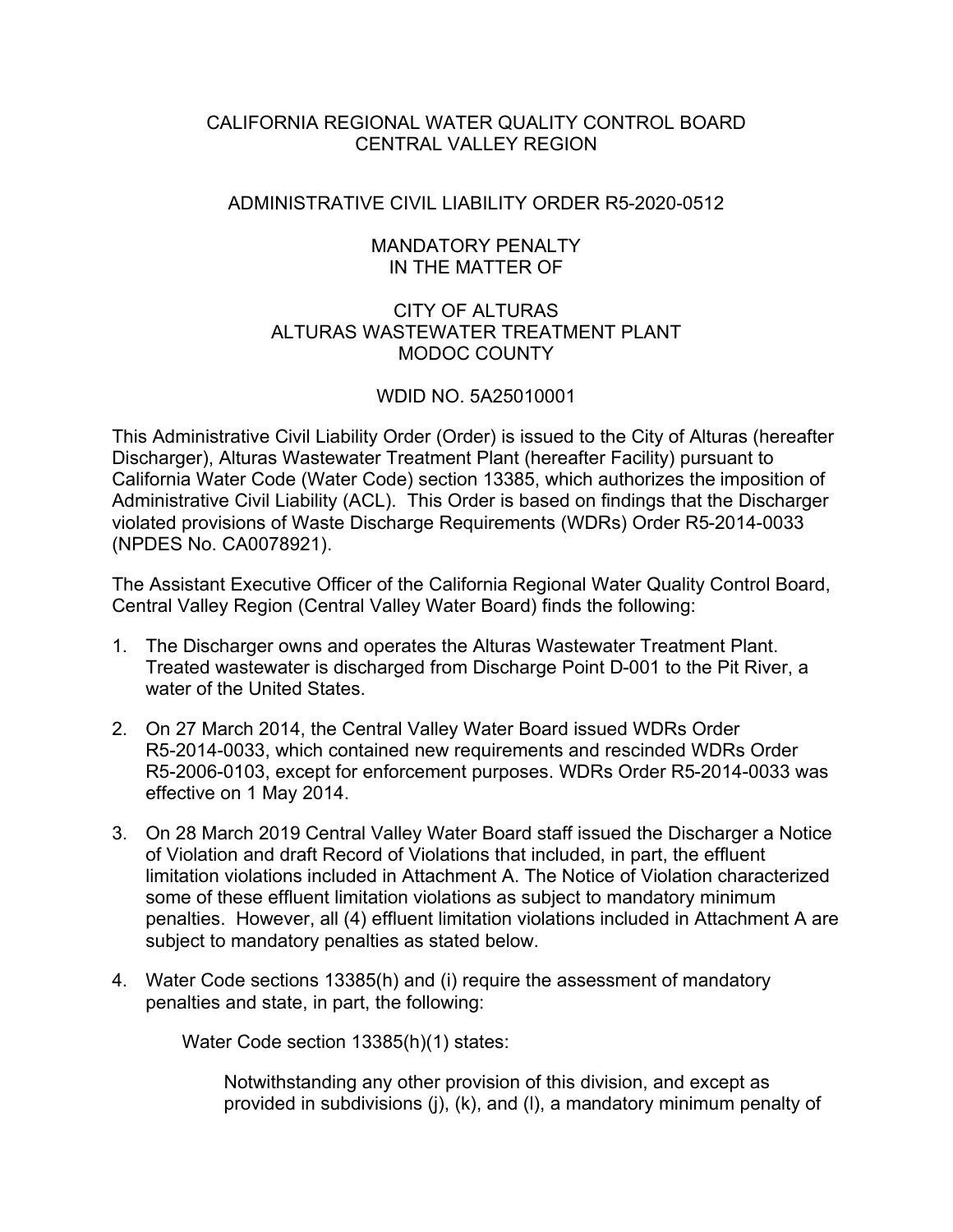three thousand dollars (\$3,000) shall be assessed for each serious violation.

Water Code section 13385 (h)(2) states,

For the purposes of this section, a 'serious violation' means any waste discharge that violates the effluent limitations contained in the applicable waste discharge requirements for a Group II pollutant, as specified in Appendix A to Section 123.45 of Title 40 of the Code of Federal Regulations, by 20 percent or more or for a Group I pollutant, as specified in Appendix A to Section 123.45 of Title 40 of the Code of Federal Regulations, by 40 percent or more.

Water Code section 13385(i)(1) states

Notwithstanding any other provisions of this division, and except as provided in subdivisions (j), (k), and (l), a mandatory minimum penalty of three thousand dollars (\$3,000) shall be assessed for each violation whenever the person does any of the following four or more times in any period of six consecutive months, except that the requirements to assess the mandatory minimum penalty shall not be applicable to the first three violations.

- a) violates a waste discharge requirement effluent limitation;
- b) fails to file a report pursuant to California Water Code section 13260;
- c) files an incomplete report pursuant to California Water Code section 13260; or
- d) violates a toxicity effluent limitation contained in the applicable waste discharge pollutant-specific effluent limitations for toxic pollutants.
- 5. Water Code section 13323 states, in part:

Any executive officer of a regional board may issue a complaint to any person on whom administrative civil liability may be imposed pursuant to this article. The complaint shall allege the act or failure to act that constitutes a violation of law, the provision authorizing civil liability to be imposed pursuant to this article, and the proposed civil liability.

6. Water Code section 13385 subdivision (k) states:

(1) In lieu of assessing all or a portion of the mandatory minimum penalties pursuant to subdivisions (h) and (i) against a publicly owned treatment works serving a small community, the state board or the regional board may elect to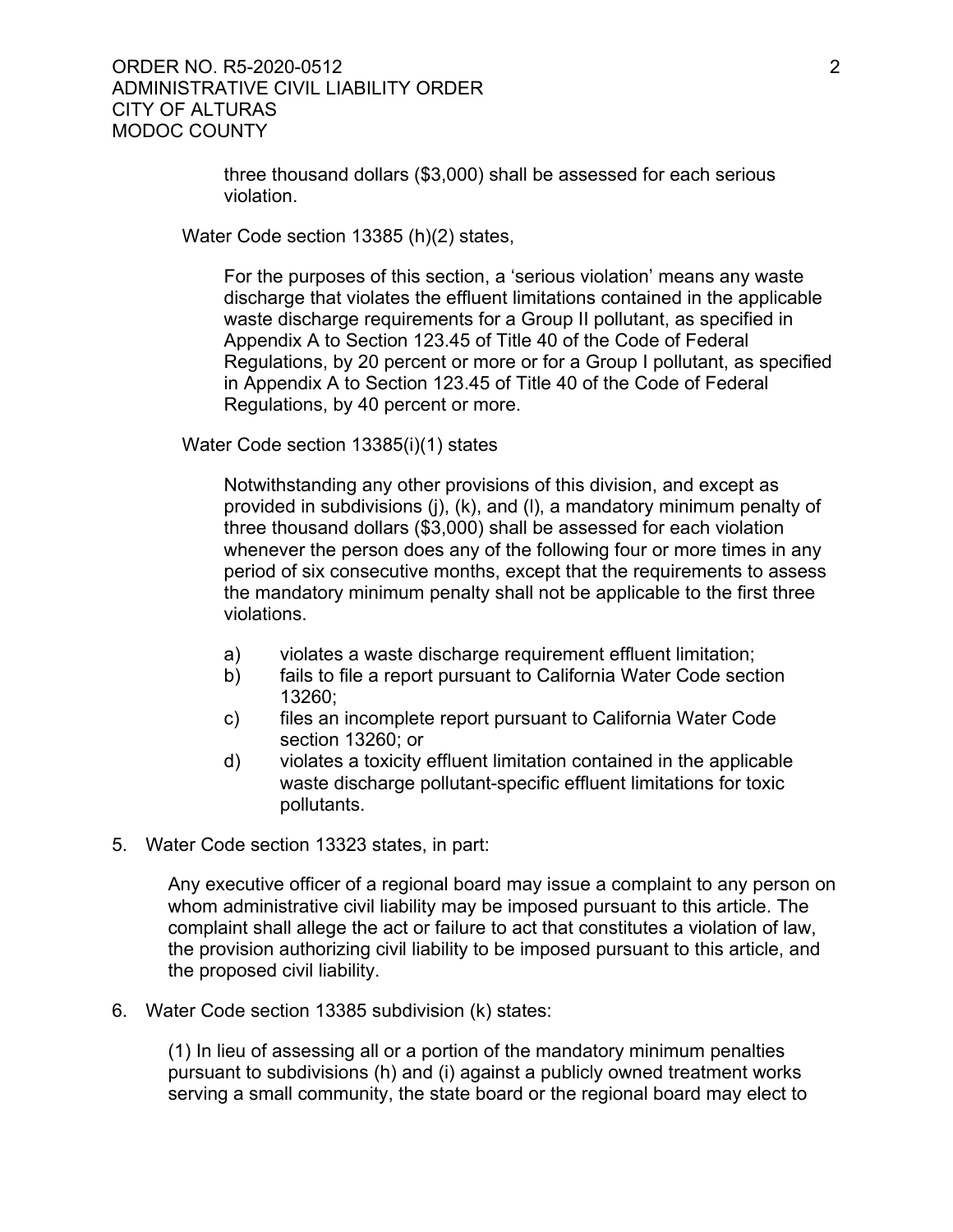require the publicly owned treatment works to spend an equivalent amount towards the completion of a compliance project proposed by the publicly owned treatment works, if the state board or the regional board finds all of the following:

- (A) The compliance project is designed to correct the violations within five years.
- (B) The compliance project is in accordance with the enforcement policy of the state board, excluding any provision in the policy that is inconsistent with this section.
- (C) The publicly owned treatment works has prepared a financing plan to complete the compliance project.

(2) For the purposes of this subdivision, "a publicly owned treatment works serving a small community" means a publicly owned treatment works serving a population of 20,000 persons or fewer or a rural county, with a financial hardship as determined by the state board after considering such factors as median income of the residents, rate of unemployment, or low population density in the service area of the publicly owned treatment works.

- 7. The State Water Resources Control Board has determined that the Discharger's wastewater treatment plant is a publicly owned treatment works serving a small community with a financial hardship within the meaning of Water Code section 13385 subdivision(k)(2).
- 8. On 10 August 2016, the Discharger submitted a proposed compliance project to address inflow and infiltration problems in the collection system that may be affecting the Facility's performance and assess different options to eliminate surface water discharge from the Facility. The Discharger applied for grant funding to aid in the planning process in the Fall of 2016 and received the approved planning grant for \$500,000 on 6 December 2017.
- 9. On 12 December 2017, the Discharger submitted accounting records demonstrating that they had spent \$29,998.20 on engineering consulting fees and monitoring equipment to determine options to eliminate surface water discharge from the Facility and bring the discharge into compliance. The \$29,998.20 is in excess of the mandatory minimum penalty required by water code sections 13385(h) and (i), was spent prior to receiving the approved planning grant on 6 December 2017, and was not reimbursed from the grant.
- 10. The Central Valley Water Board finds that the compliance project has been designed to correct the violations cited in Attachment A and is in accordance with the State Water Resource Control Board's Water Quality Enforcement Policy (Enforcement Policy).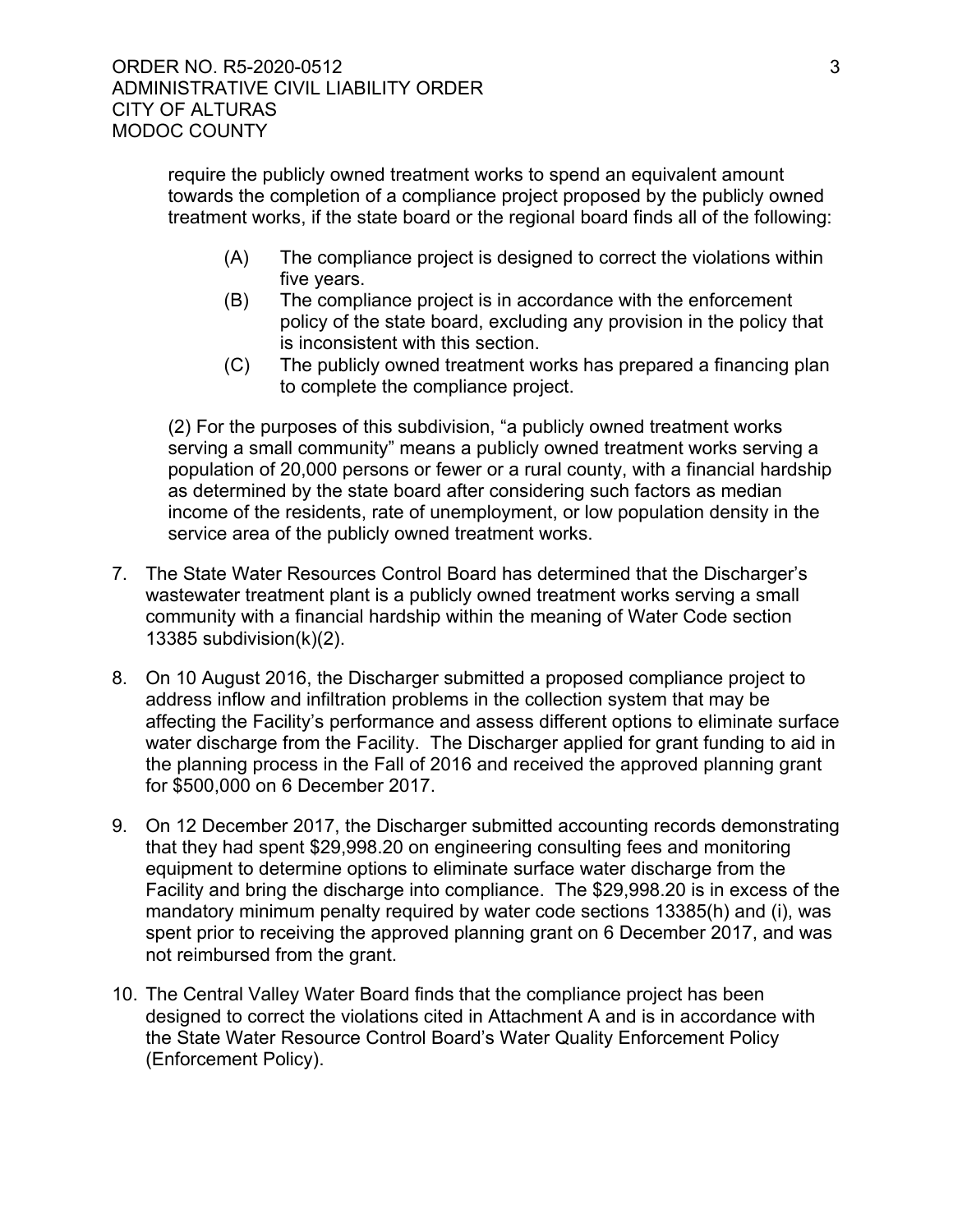- 11. This Order constitutes a settlement of the violations herein mentioned. Notice of this settlement was published on the Central Valley Water Board's website, and was provided to interested parties. The 30-day public notice and comment period mandated by Federal regulations (40 CFR 123.27) has expired.
- 12. Issuance of this Administrative Civil Liability Order to enforce CWC Division 7, Chapter 5.5 is exempt from the provisions of the California Environmental Quality Act (Pub. Resources Code section 21000 et seq.), in accordance with California Code of Regulations, title 14, section 15321(a)(2).

**IT IS HEREBY ORDERED,** PURSUANT TO Water Code sections 13385, that:

- 1. The City of Alturas, Alturas Wastewater Treatment Plant, its agents, successors and assignees, shall be assessed Administrative Civil Liability in the amount of **twelve thousand dollars (\$12,000)**.
- 2. The entire \$12,000 is treated as a permanently suspended administrative civil liability as the Discharger has submitted proof to the Central Valley Water Board that the money spent toward the compliance project was equal to or greater than the suspended administrative liability.

Any person aggrieved by this action of the Central Valley Water Board may petition the State Water Board to review the action in accordance with Water Code section 13320 and California Code of Regulations, Title 23, Sections 2050 and following. The State Water Board must receive the petition by 5:00 p.m., 30 days after the date of this Order, except that if the thirtieth day following the date of this Order falls on a Saturday, Sunday, or state holiday, the petition must be received by the State Water Board by 5:00 p.m. on the next business day. Copies of the [law and regulations](http://www.waterboards.ca.gov/public_notices/petitions/water_quality) (http://www.waterboards.ca.gov/public\_notices/petitions/water\_quality) applicable to filing petitions may be found on the Internet or will be provided upon request.

This Order is effective immediately upon issuance.

 $\frac{17.54.02 - 000}{\text{vauc}}$ 2020.05.18 17:34:05 -07'00'

PATRICK PULUPA Executive Officer

Attachment A: Record of Violations